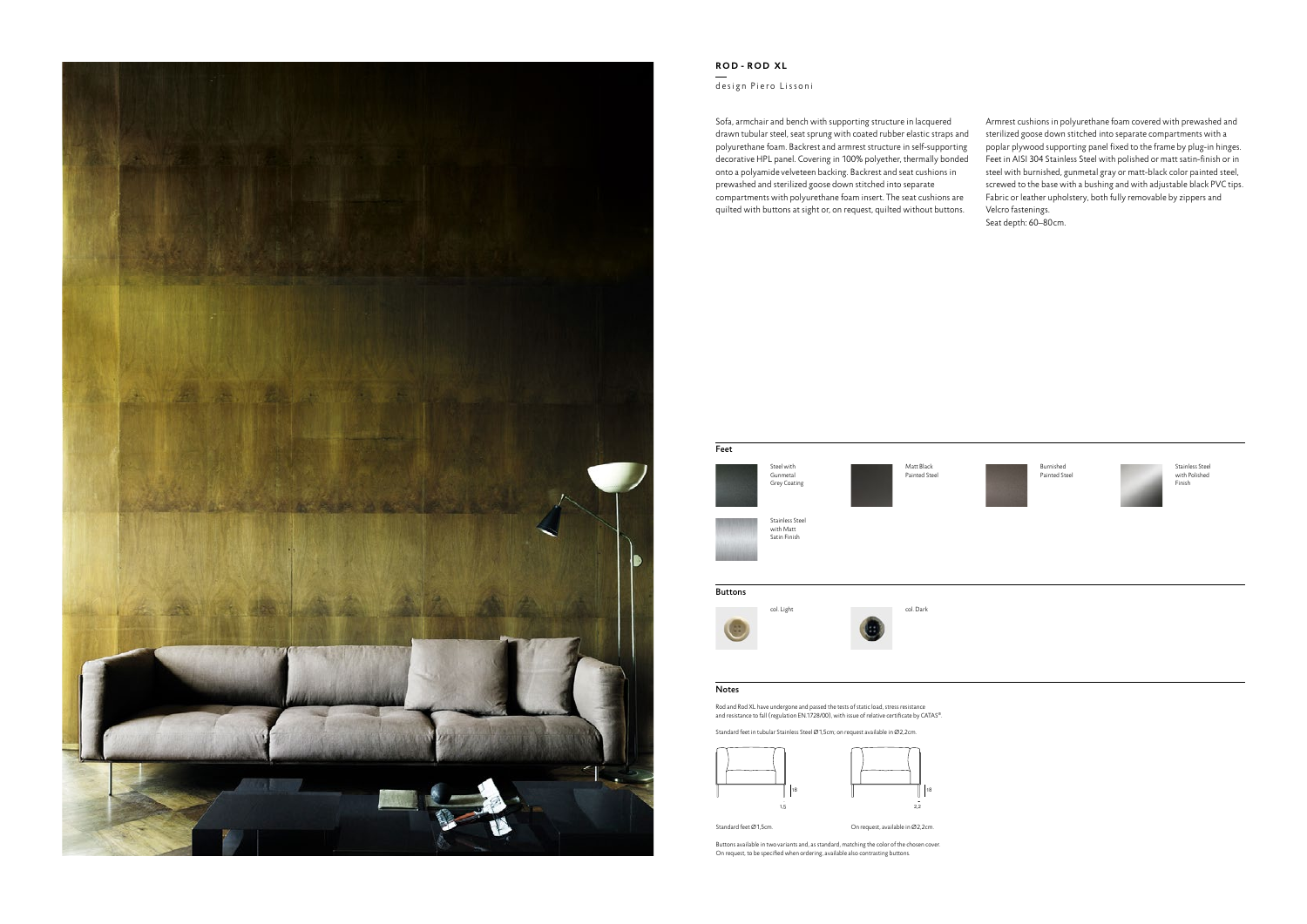Armchair Armchair Sofa

⊤ ┬ 



## Technical Drawings 86









Loose Cushion

 $\overline{1}$ 

Bench









5060

 $\frac{1}{\sqrt{1-\frac{1}{2}}}$